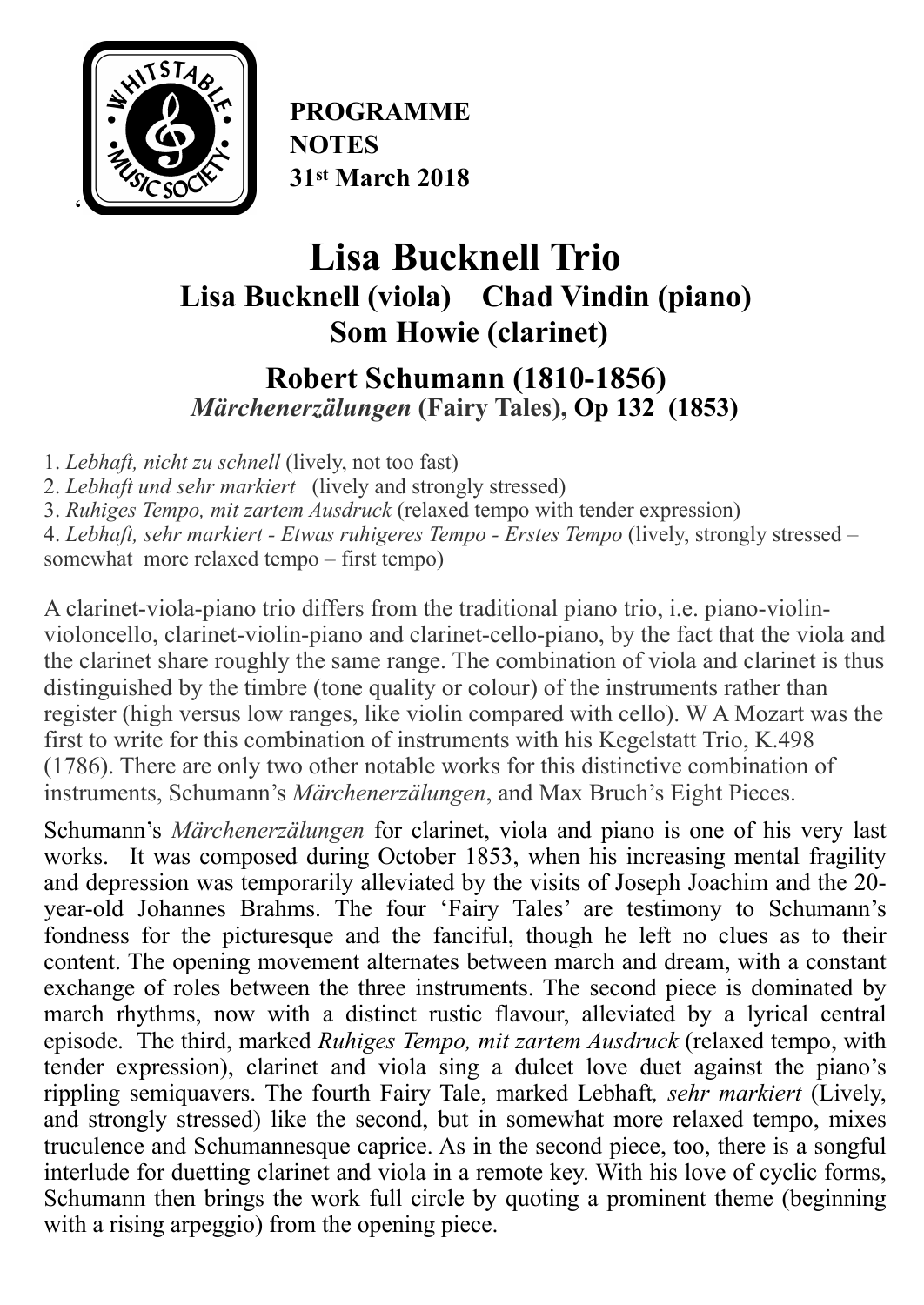### **Huw Watkins (b. 1976) Speak Seven Seas (2011)**

A British composer and pianist, Huw Watkins was born in South Wales, and studied piano and composition at [Chetham's School of Music](https://en.wikipedia.org/wiki/Chetham%2527s_School_of_Music) in Manchester. He then went on to read Music at [Kings College, Cambridge](https://en.wikipedia.org/wiki/King%2527s_College,_Cambridge), where he studied composition, and completed an MMus in composition at the [Royal College of Music](https://en.wikipedia.org/wiki/Royal_College_of_Music). He was awarded the Constant and [Kit Lambert](https://en.wikipedia.org/wiki/Kit_Lambert) Junior Fellowship at the Royal College of Music, where he is now a professor of composition.

In 2011 Huw Watkins was invited to be Composer in Residence at the "Spannungen" Chamber Music Festival in Heimbach, Germany, by pianist and Artistic Director [Lars](https://www.discogs.com/artist/931395-Lars-Vogt) [Vogt](https://www.discogs.com/artist/931395-Lars-Vogt) (b.1970), who founded the Festival in 1998. As part of the residency, Watkins was commissioned to write a new work for viola, clarinet and piano, which was entitled Speak Seven Seas. It showcases Watkins's propensity to create an unselfconsciously lyrical flow of material and to balance it with a consciously meticulous craftsmanship. This trio has an apparently easy ebb and flow, but its dramatic tension was manipulated with the same unerring control.

#### $\approx$  **S**  $\approx$  **INTERVAL**  $\approx$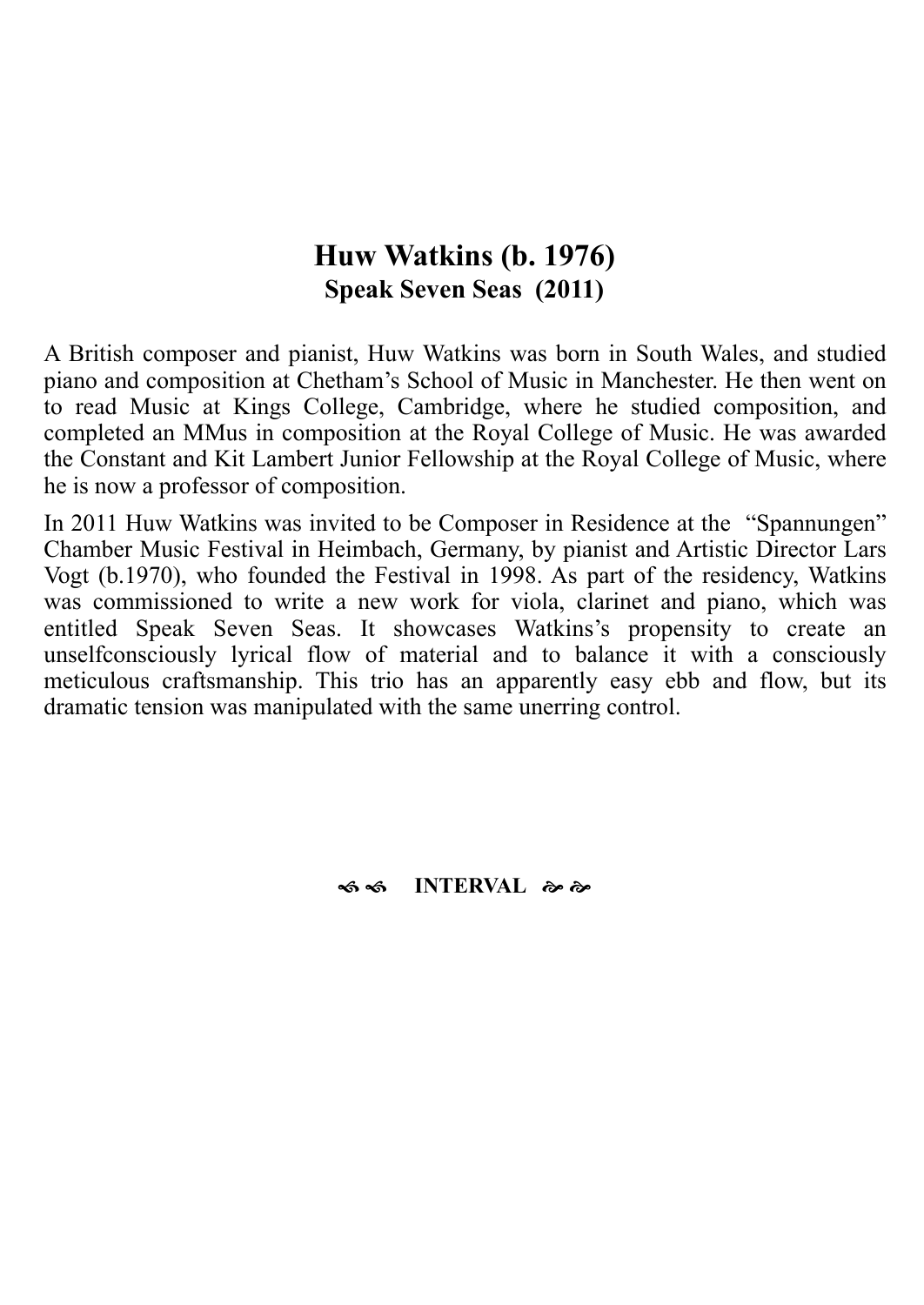### **Max Christian Friedrich Bruch (aka. Max Karl August Bruch) (1838 - 1920) Selections from Eight Pieces Op. 83 (1910)**

1. Andante 2. Allegro con moto 3. Andante con moto 4. Allegro agitato

5. *Rumänische Melodie* (Rumanian Melody): Andante 6. *Nachtgesang* (Night Song): Andante con moto 7. Allegro vivace, ma non troppo 8. Moderato

Written in Berlin in 1910 for his son Max Felix, the Eight Pieces are nostalgic in tone, often slow, and all are in minor keys except No 7. His resistance to change and a firm belief in traditional forms and harmonies meant that works written at the end of his life sound much the same as compositions written sixty years earlier. Despite being written at a time when many composers were experimenting with modernism, they are thoroughly romantic in style. The instrumentation allows for the production of a luscious sound, and Bruch responds with melodies and harmonies that are correspondingly rich and glowing. Although only Rumanian Melody and Night Song carry descriptive titles, all eight are programmatic in the sense of presenting a characteristic mood or idea.

The clarinet and viola share similar timbres and ranges. While Mozart and Schumann accentuate the differences in the Kegelstatt Trio and *Märchenerzählungen*, Bruch treats them the same. Clarinet and viola often mirror the same melodic line, sometimes in canon. The melodies are nobly inspired and Bruch's handling of the individual instruments is masterful and effective.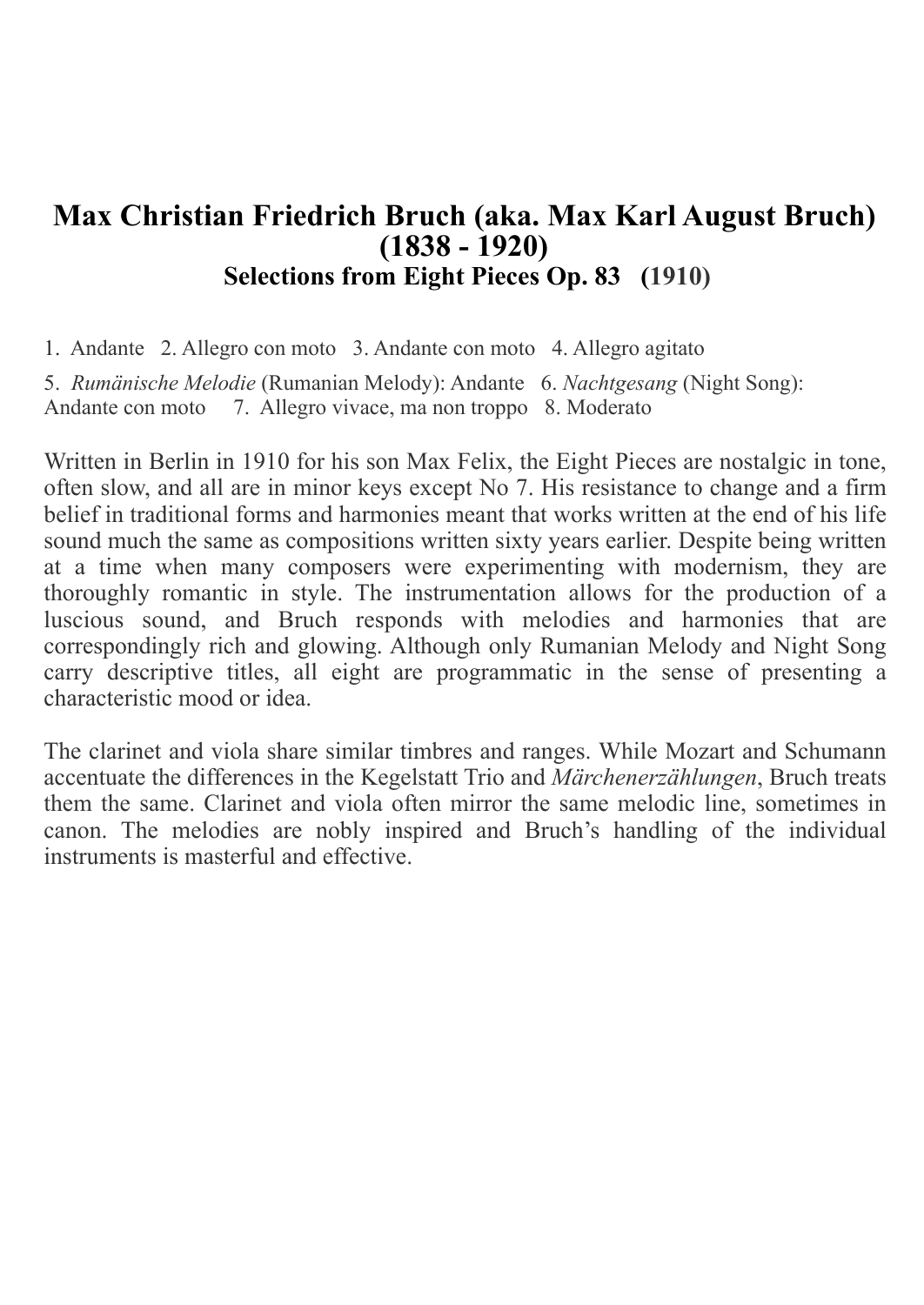### **Wolfgang Amadeus Mozart (1756 -1791) The Kegelstatt Trio,** [K.](https://en.wikipedia.org/wiki/K%25C3%25B6chel_catalogue) **498 in E flat major (1786)**

1. Andante 2. Menuetto 3. *Rondeaux*: Allegretto

According to the tradition, the Kegelstatt Trio, K 498 for clarinet, viola and piano was composed while Mozart was playing skittles (*Kegelstatt*, in German). The Kegelstatt Trio was composed for his piano pupil Franziska Jacquin, for his friend clarinet player Anton Stadler and for himself to play the viola. [Wolfgang did play the viola](http://www.viola-in-music.com/biographyofWolfgangAmadeusMozart.html); that is why he wrote so beautifully for it. The trio is a very intimate composition; you can imagine these three friends enjoying themselves playing this lovely music.

The first movement is written in [6/8 time](https://en.wikipedia.org/wiki/6/8_time) and consists of 129 [bars](https://en.wikipedia.org/wiki/Bar_(music)), and [repeats](https://en.wikipedia.org/wiki/Repetition_(music)) neither its exposition nor the remainder of the movement. The second movement is written in [3/4 time](https://en.wikipedia.org/wiki/Triple_metre) and consists of 158 bars, almost all of which are repeated. The last movement is written in 2/2 time and consists of 222 bars. The musical format of this movement is a seven-part rondo, which explains the title *Rondeaux*, the [French](https://en.wikipedia.org/wiki/French_language) [plural](https://en.wikipedia.org/wiki/Plural) form of *Rondeau*. The movement ends with a flowery, operatic coda (bars 185–222).

The viola and clarinet have both a similar, mellow voice and Mozart writes in a way that allows them, and the piano as well, to appear in turn as the soloist or accompanying each other.